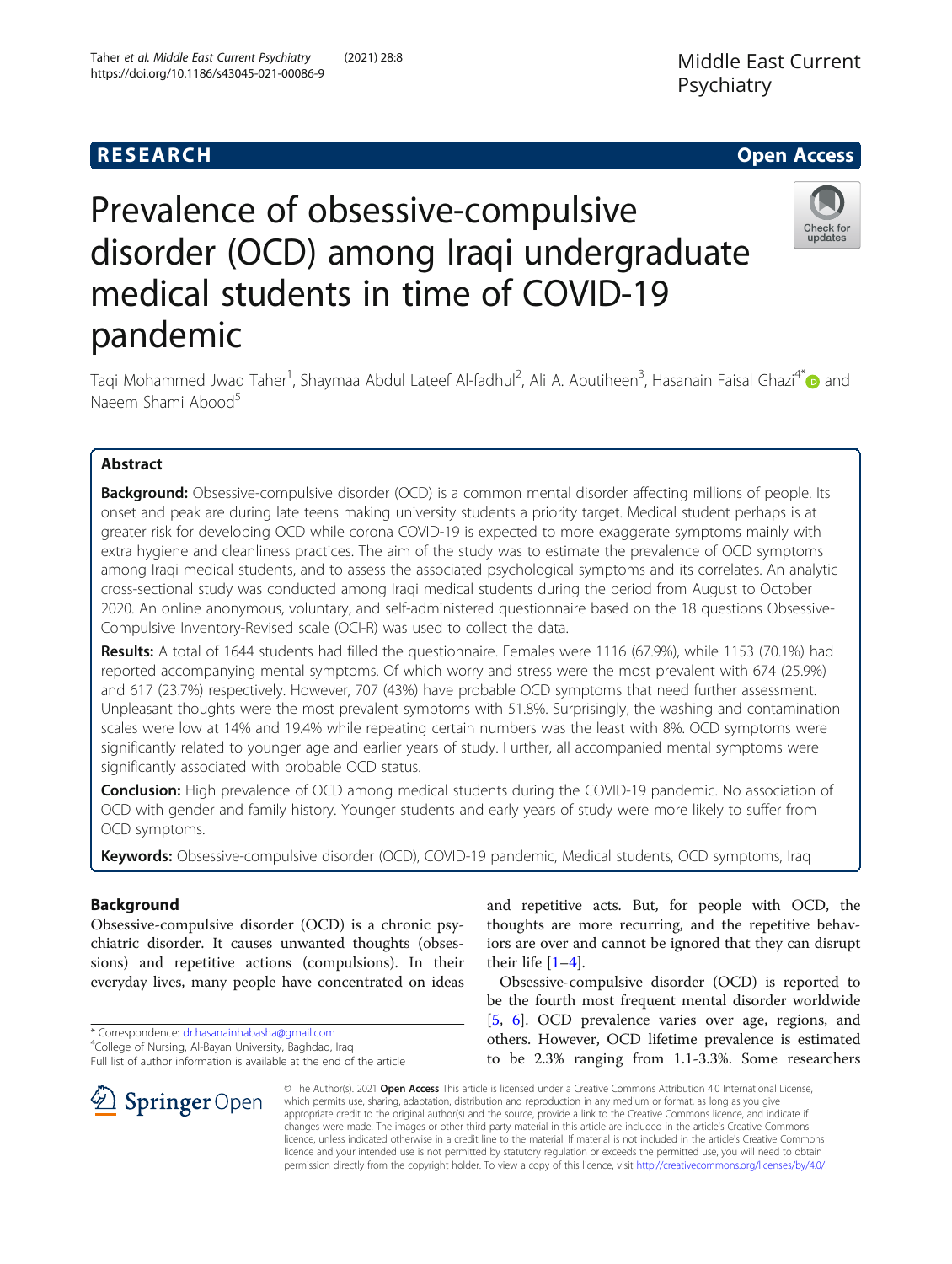indicated that OCD affects females slightly higher than males but other does not  $[1, 2, 3, 7, 8]$  $[1, 2, 3, 7, 8]$  $[1, 2, 3, 7, 8]$  $[1, 2, 3, 7, 8]$  $[1, 2, 3, 7, 8]$  $[1, 2, 3, 7, 8]$  $[1, 2, 3, 7, 8]$  $[1, 2, 3, 7, 8]$  $[1, 2, 3, 7, 8]$  $[1, 2, 3, 7, 8]$ .

Patients with OCD can have one or more groups of OCD symptoms. These symptoms can include an obsession with contamination washing rituals, frequent checking, persistent nasty or religious thoughts, redundant hoarding, uniformity and ordering, and others. However, these symptoms and attitudes are unsteady and tend to disappear for a period and return or change in their categories throughout the disease [[7,](#page-6-0) [9,](#page-6-0) [10,](#page-6-0) [11\]](#page-6-0).

While the exact causes of OCD are unclear and vary between genetic, environmental, and neurobiological factors. Patients with OCD might be with other co-existing mental hazards such as anxiety disorder, post-traumatic stress disorder, depression, substance use, eating disorder, learning, and suicidal thoughts [[2,](#page-6-0) [8,](#page-6-0) [12\]](#page-6-0).

Diagnosis of OCD is so difficult, not just because of the overlap of symptoms with other psychiatric disorders and diseases. But also, because many patients deny and not confirm the symptoms and ill behaviors they have encountered for numerous reasons, including the stigmatization of such mental diseases. And this raises the need for screening for OCD and OCD symptoms among patients with other mental disorders and risky groups including university students [[2,](#page-6-0) [13](#page-6-0), [14](#page-6-0)].

As the onset of OCD develops mainly during adolescence and late teens with a median age of onset of 19-20 years. That makes high school and university students a remarkable target for screening for OCD and OCD symptoms. Further, studies reported double rates of OCD among university students in comparison to their rates among the general population. Furthermore, this age group is more prone to other mental hazards including substance use and suicidal attempts that are explained to be associated comorbidities for OCD [\[2](#page-6-0), [13,](#page-6-0) [15,](#page-6-0) [16\]](#page-6-0).

Undergraduate Medical students are at an increased risk for OCD, due to the stressful nature of medical schools as part of the heavy curriculum, less leisure time, as well that medical students are taught, trained, and asked to be more precise, perfect, and obsessive a little bit more. On the other hand, OCD can adversely affect academic performance, general well-being, social interaction, and suicidal thoughts. Issues that might have a huge impact on life unless being diagnosed early and properly managed [[4,](#page-6-0) [6,](#page-6-0) [11,](#page-6-0) [12](#page-6-0), [17](#page-6-0)].

Corona COVID-19 pandemic is the biggest health challenge faced by the world in recent history. Affecting most countries with more than 42 million registered cases and over 1.150.000 deaths reported death till October 25. Iraq reported the highest number of cases and deaths among Arab countries, with more than 450 thousand cases and more than 10 thousand deaths.

Corona COVID-19 pandemic is expected to have a negative effect on OCD patients and medical students firstly as a general stressor on health and communities, secondly by the closure of medical schools and the shifting toward online learning, and lastly by the increasing efforts of handwashing and general hygiene as an essential step in COVID-19 prevention which might trigger the obsession with contamination and compulsive washing of hands. Which are reported as the most common symptoms of OCD [[18,](#page-6-0) [19,](#page-6-0) [20\]](#page-6-0).

So, this study aims to estimate the prevalence of the suggestive symptom of obsessive-compulsive disorder (OCD) among a sample of medical students in Iraqi universities during the COVID-19 pandemic era and to assess the associated psychological symptoms. In addition to the association of the probability of being OCD with the related sociodemographic features and other psychological symptoms.

# **Methods**

An analytic cross-sectional study. This study was conducted among Iraqi medical students during the period from August 2020 to October 2020. The population of the study included all medical students attending different Iraqi universities except Kurdistan (north of Iraq). A convenient sample was included in this study. Data were collected by a structured questionnaire submitted online through different groups for medical students including Facebook, telegram, and WhatsApp groups for 2 weeks period. The questionnaire consisted of three parts: the first was containing sociodemographic features and associated risk factors, the second part consisted of 18 items from the Obsessive-Compulsive Inventory-Revised scale (OCI-R) [\[21](#page-6-0)], and the third part contains the summation of the final score of the participant. The questionnaire was translated from English to the Arabic language by a language specialist and pretested on 25 medical students who were excluded from the final analysis.

The OCI-R is a reduced form of the original OCI that consisted of 18 subjective questions that can be used for screening of OCD but it never gives a definite diagnosis. It can define the probable cases during the last month. The answer for each question consisted of the Likert scale (not at all, a little, moderately, a lot, and extremely) which coded from 0-4 respectively with a maximum total of 72, score more than 27 was considered as a probable OCD [[4\]](#page-6-0).

All 18 questions are used for the assessment of six types of symptoms related to OCD, including checking, hoarding, neutralizing, obsessing, ordering, and washing. The Arabic version for OCI-R was tested for validity and reliability in a previous study conducted in Saudi Arabia [[22\]](#page-6-0).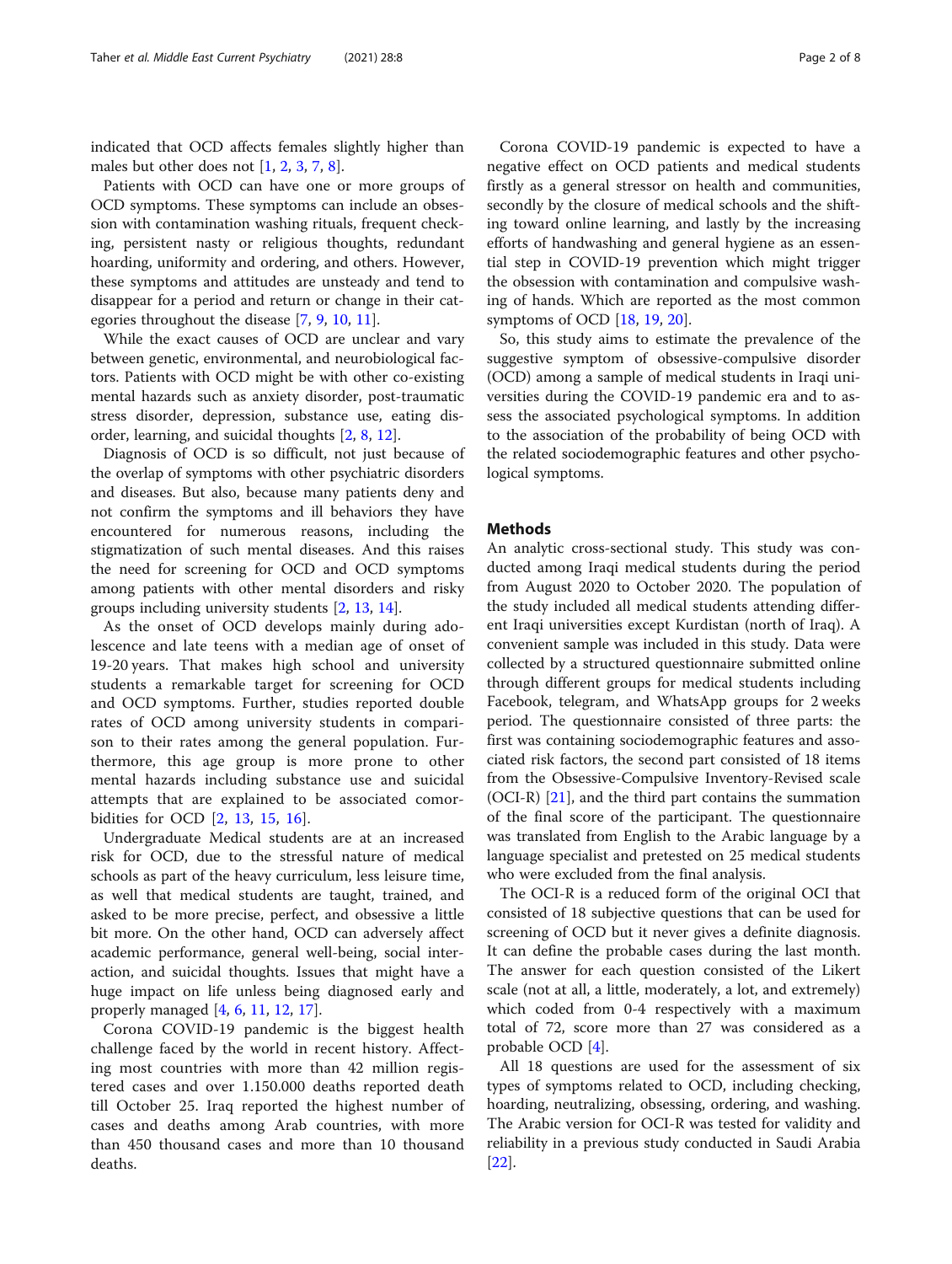An official agreement was taken from the ethical approval committee. All participant students were consented to participate in a questionnaire filling with confidentiality. Students had the ability to scoring their symptoms to know if they are probably having OCD to be diagnosed as early as possible and seek medical advice and treatment.

Data were entered and analyzed by SPSS version 23. Descriptive statistics were used by the mean and standard deviation for numerical data, while categorical data were represented by frequency tables. Association between categorical variables was performed by the chisquare test and the difference between means was performed by  $t$  test for independent samples considering  $p$ value equal or less than 0.05 as significant.

# Results

The total sample size involved in this study was 1644 medical students who were willing to participate in this survey and answered the questionnaire through 2 weeks period from 19 August-2 September 2020. The sociodemographic features of participants and family history are presented in Table 1.

According to the results mentioned in Table 1, more than two-thirds (67.9%) of the participants were females, only 3.5% were married, around one-third (32.3%) are from the first stage. The higher response rate was among students living in Najaf and Karbala (25.9% and 20.3%) respectively. Less than one quarter (21.5%) mentioned that they have a family member suffering from OCD.

The psychological and mental symptoms were reported from 1153 (70.1%) of the participants as shown in Table [2](#page-3-0). The majority of students mentioned symptoms of worry and stress in 58.5% and 53.5% in the same order.

According to OCI-R, the mean score for all students is found as  $(27.3 \pm 12.4)$ . There were 937 (57%) of them probably normal persons, while 707 (43%) of them were probably having OCD and need for further assessment for a definite diagnosis as shown in Fig. [1](#page-3-0).

The frequency distribution of student's answers for the 18 items related to OCI-R score was presented in Table [3](#page-4-0). Regarding the items that represented obsessing symptoms, the highest percentage of students answered, "extremely or a lot of" was 51.8% for the item "I am upset by unpleasant thoughts that come into my mind against my will" followed by 42% for the item "I frequently get nasty thoughts and have difficulty in getting rid of them." There were 29.6% of students said that they were extremely, or a lot of times check things more often than necessary which represented the higher percentage among items related to checking. About 28% of students mentioned they suffered from hoarding symptoms related to OCD which is "I avoid throwing things

|  |                           | <b>Table 1</b> Frequency distribution of socio-demographic features |  |
|--|---------------------------|---------------------------------------------------------------------|--|
|  | of the study participants |                                                                     |  |

| who start have copaints     |                |                           |
|-----------------------------|----------------|---------------------------|
| Categorical variables       | Frequency      | Percent                   |
| Gender                      |                |                           |
| Male                        | 528            | 32.1                      |
| Female                      | 1116           | 67.9                      |
| <b>Marital status</b>       |                |                           |
| Single                      | 1586           | 96.5                      |
| Married                     | 58             | 3.5                       |
| College stages              |                |                           |
| First stage                 | 531            | 32.3                      |
| Second stage                | 327            | 19.9                      |
| Third stage                 | 336            | 20.4                      |
| Fourth stage                | 199            | 12.1                      |
| Fifth stage                 | 133            | 8.1                       |
| Sixth stage                 | 118            | 7.2                       |
| Place of living             |                |                           |
| Baghdad                     | 186            | 11.3                      |
| Wasit                       | 285            | 17.3                      |
| Karbala                     | 333            | 20.3                      |
| Thi-gar                     | 111            | 6.8                       |
| Nineveh                     | 2              | 0.1                       |
| Qadisiyyah                  | 60             | 3.6                       |
| Babil                       | 82             | 5.0                       |
| Najaf                       | 425            | 25.9                      |
| Muthanna                    | 19             | 1.2                       |
| Maysan                      | 6              | 0.4                       |
| Diyala                      | 19             | 1.2                       |
| Basra                       | 103            | 6.3                       |
| Al Anbar                    | 6              | 0.4                       |
| Saladin                     | 3              | 0.2                       |
| Sulaymaniyah                | $\overline{2}$ | 0.1                       |
| Erbil                       | 1              | 0.1                       |
| Kirkuk                      | 1              | 0.1                       |
| Family history of OCD       |                |                           |
| No                          | 1291           | 78.5                      |
| Yes                         | 353            | 21.5                      |
| <b>Continuous variables</b> | Mean           | <b>Standard deviation</b> |
| Age of participants (years) | 20.73          | 1.83                      |
| Number of sleep hours       | 8.11           | 1.85                      |

away because I am afraid, I might need them later." Near half (40.9) of students were extremely or a lot upset if objects are not arranged properly which is one of the ordering subscales of OCI-R. Only 19.4% of the students had to wash or clean themselves simply because they feel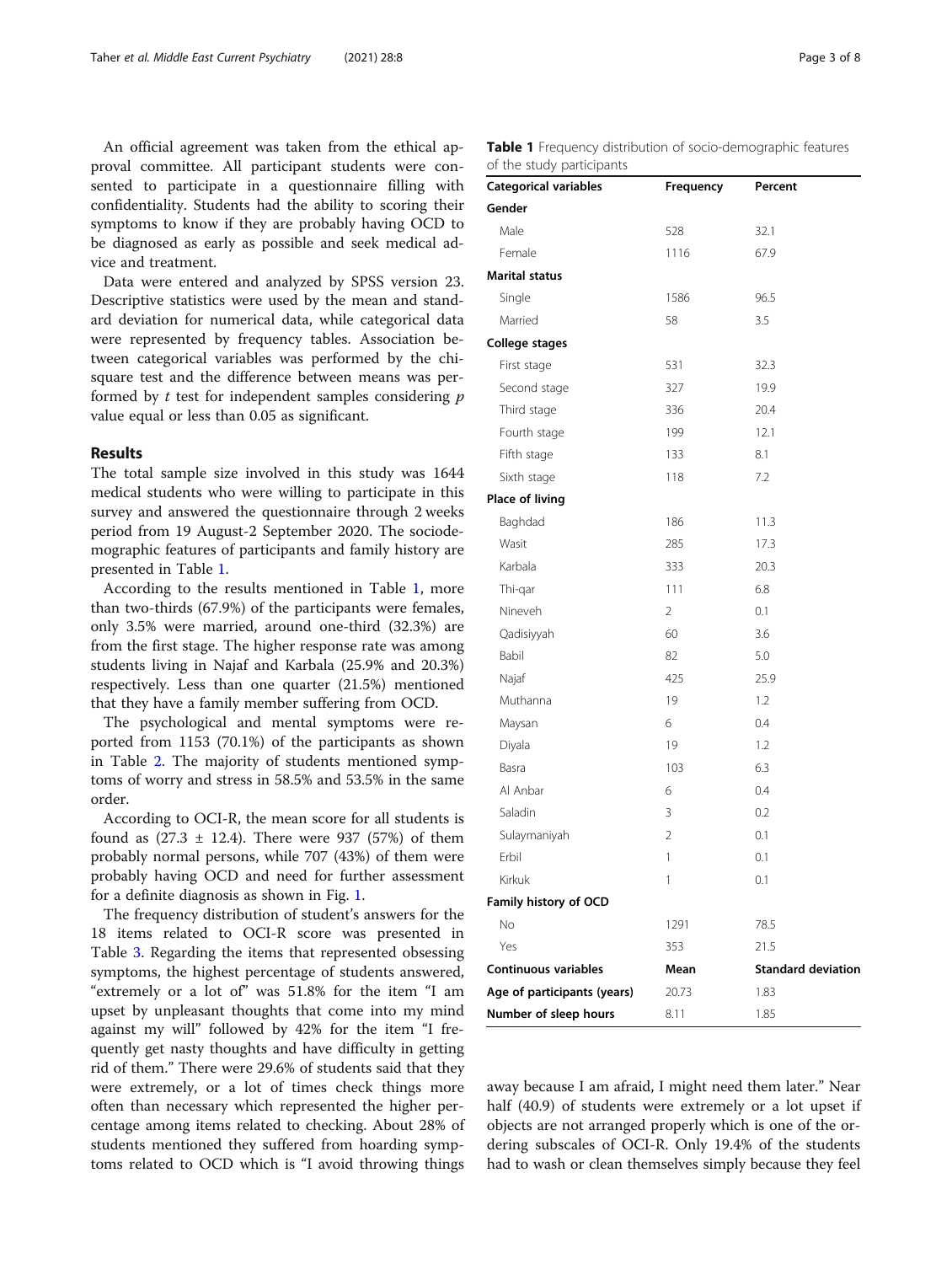<span id="page-3-0"></span>

|  |                                 | <b>Table 2</b> Frequency distribution of other psychological |
|--|---------------------------------|--------------------------------------------------------------|
|  | symptoms among the study sample |                                                              |

| <b>Associated</b>         | Responses     |         |
|---------------------------|---------------|---------|
| psychological<br>symptoms | N             | Percent |
| Worry                     | 674           | 25.9%   |
| Depression                | 465           | 17.9%   |
| Drug abuse                | $\mathcal{P}$ | 0.1%    |
| Sleeping disorders        | 476           | 18.3%   |
| <b>Feeding disorders</b>  | 283           | 10.9%   |
| <b>Stress</b>             | 617           | 23.7%   |
| Other                     | 84            | 3.2%    |
| <b>Total</b>              | 2601          | 100.0%  |

they were contaminated (washing subscale). For the neutralizing subscale of OCI-R, there were only 15.9% of students extremely or a lot of felt that there are good and bad numbers. The mean ± SD for each of the hoarding, checking, ordering, neutralizing, washing, and obsessing symptoms were  $1.2 \pm 0.8$ ,  $1.5 \pm 0.9$ ,  $1.9 \pm 0.9$ ,  $0.9 \pm 0.8$ ,  $1.2 \pm 0.9$ , and  $2.0 \pm 1.1$  in the same order.

There was a significant association between both groups of students with college class ( $p < 0.001$ ) and significant differences with age ( $p < 0.02$ ). The presence of other psychological symptoms like worry, depression, sleeping disorders, feeding disorders, and stress was significantly associated with the probable OCD ( $p < 0.001$ ). More than one-third of students (34.5%) of the probable OCD group were from the first medical year. About 50% and 46.5% of students with symptoms suggesting OCD was suffering from worry and stress respectively.

## **Discussion**

This is one of the scarce worldwide studies conducted for assessment of OCD and investigation of associated psychological symptoms, and sociodemographic features (Table [4\)](#page-5-0). To our knowledge, there are no previous studies conducted in Iraq for estimation of the prevalence of OCD among the general population, meanwhile medical students during the COVID-19 outbreak. Current results showed that more than two-thirds of the responders are females, and this agrees with a similar female predominance in medical colleges. The prevalence of probable OCD in this sample is 43%. This is higher than the prevalence reported from a previous study conducted on 200 medical students at the University of Sulaimani in Iraq, which was 6% [\[23](#page-6-0)]. Earlier studies conducted among medical students in different countries reported lower prevalence ranged from 3.8 to 35.8% [[4,](#page-6-0) [9](#page-6-0), [24](#page-6-0)]. The current high prevalence is in congruence with an online survey of 6041 Canadian participants, in which a significantly higher prevalence of OCD symptoms during COVID-19 pandemic by 10-13 folds than pre-pandemic period [\[25\]](#page-6-0).

Concerning associated psychological symptoms, lots of students reported having different psychological symptoms including worry then stress, sleeping disorders, and depression. Similar to current results, studies conducted in China, and Italy [[26](#page-6-0)–[28](#page-6-0)] indicated moderate to severe psychological impact of the COVID-19 pandemic with a higher rate of distress, anxiety, and depression among participants.

It was found that probable OCD was significantly associated with symptoms of either of worry, stress, depression, sleeping, and feeding disorders ( $p < 0.001$ ). Correlation of OCD with stress, anxiety, and depression symptoms was reported by previous similar studies [\[4](#page-6-0),

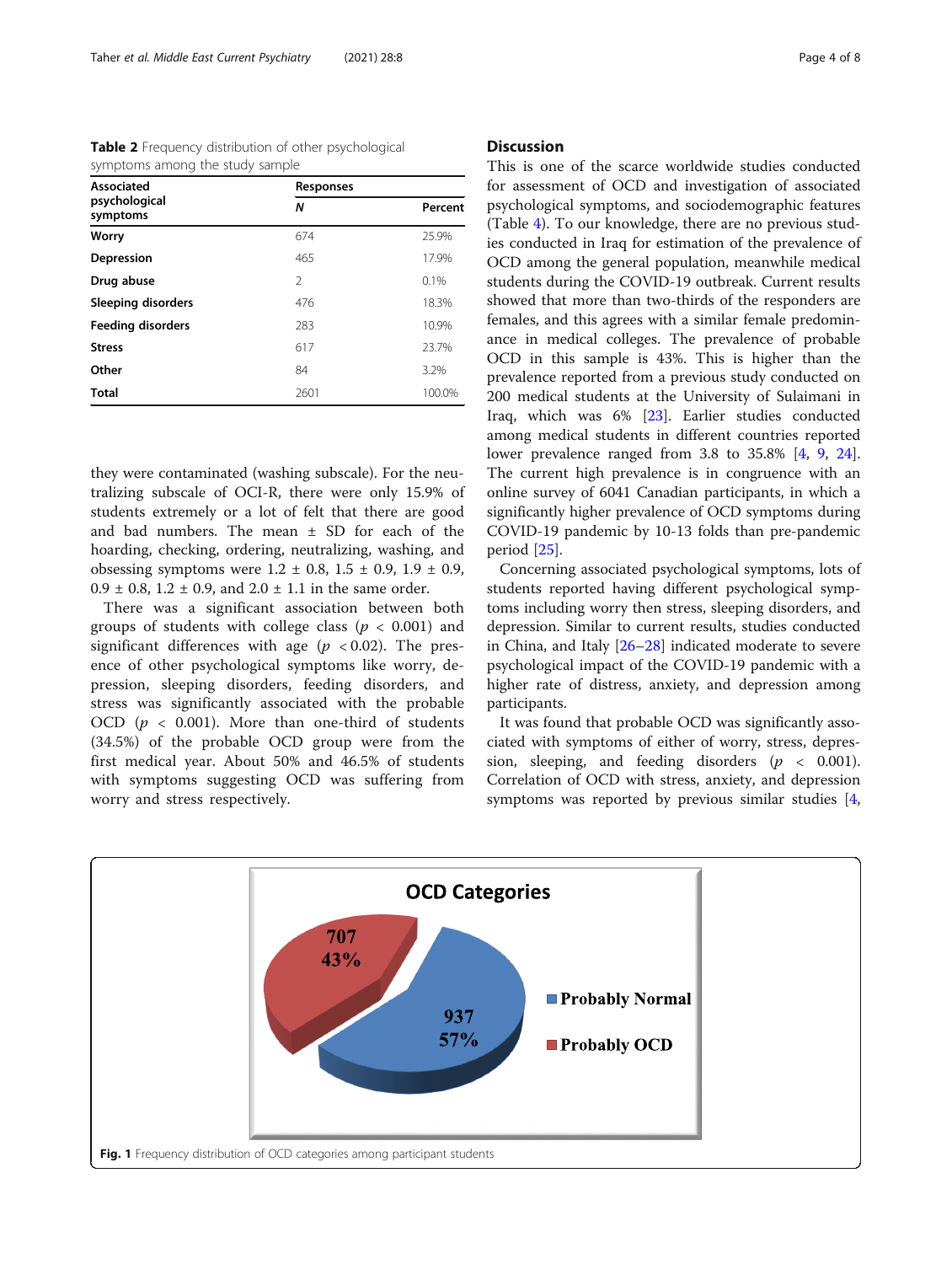| <b>Ouestions</b>                                                                                          | Not at all | A little   | Moderately | A lot      | <b>Extremely</b> |
|-----------------------------------------------------------------------------------------------------------|------------|------------|------------|------------|------------------|
|                                                                                                           | No. (%)    | No. (%)    | No. (%)    | No. (%)    | No. (%)          |
| I have saved up so many things that they get in the way.                                                  | 592 (36)   | 559 (34)   | 343 (20.9) | 138 (8.4)  | 12(0.7)          |
| I check things more often than necessary.                                                                 | 102(6.2)   | 409 (24.9) | 482 (29.3) | 481 (29.3) | 170 (10.3)       |
| I get upset if objects are not arranged properly.                                                         | 158 (9.6)  | 389 (23.7) | 424 (25.8) | 505 (30.7) | 168 (10.2)       |
| I feel compelled to count while I am doing things.                                                        | 751 (45.7) | 382 (23.2) | 283 (17.2) | 189 (11.5) | 39(2.4)          |
| I find it difficult to touch an object when I know it has<br>been touched by strangers or certain people. | 557 (33.9) | 538 (32.7) | 280 (17)   | 189 (11.5) | 80(4.9)          |
| I find it difficult to control my own thoughts.                                                           | 267 (16.2) | 491 (29.9) | 334 (20.3) | 358 (21.8) | 194 (11.8)       |
| I collect things I do not need.                                                                           | 571 (34.7) | 568 (34.5) | 319 (19.4) | 158 (9.6)  | 28(1.7)          |
| I repeatedly check doors, windows, drawers, etc.                                                          | 512 (31.1) | 486 (29.6) | 344 (20.9) | 214(13)    | 88 (5.4)         |
| I get upset if others change the way I have arranged things.                                              | 197 (12)   | 454 (27.6) | 328 (20)   | 451 (27.4) | 214(13)          |
| I feel I have to repeat certain numbers.                                                                  | 933 (56.8) | 350 (21.3) | 229 (13.9) | 97(5.9)    | 35(2.1)          |
| I sometimes have to wash or clean myself simply because<br>I feel contaminated.                           | 449 (27.3) | 483 (29.4) | 393 (23.9) | 236 (14.4) | 83(5)            |
| I am upset by unpleasant thoughts that come into my mind<br>against my will.                              | 159 (9.7)  | 378 (23)   | 255 (15.5) | 502 (30.5) | 350 (21.3)       |
| I avoid throwing things away because I am afraid I might<br>need them later.                              | 275(16.7)  | 439 (26.7) | 469 (28.5) | 352 (21.4) | 109(6.6)         |
| I repeatedly check gas and water taps and light switches after<br>turning them off.                       | 622 (37.8) | 478 (29.1) | 282 (17.2) | 185 (11.3) | 77(4.7)          |
| I need things to be arranged in a particular way.                                                         | 252 (15.3) | 460 (28)   | 520 (31.6) | 332 (20.2) | 80(4.9)          |
| I feel that there are good and bad numbers.                                                               | 737 (44.8) | 358 (21.8) | 288 (17.5) | 189 (11.5) | 72 (4.4)         |
| I wash my hands more often and longer than necessary.                                                     | 614 (37.3) | 425 (25.9) | 408 (24.8) | 140(8.5)   | 57(3.5)          |
| I frequently get nasty thoughts and have difficulty in getting<br>rid of them.                            | 183 (11.1) | 464 (28.2) | 308 (18.7) | 407 (24.8) | 282 (17.2)       |

## <span id="page-4-0"></span>Table 3 Frequency distribution of the participant's answers for OCI-R score items

[24,](#page-6-0) [25\]](#page-6-0). People with OCD often have other psychological comorbidities. Many of them have a lifetime diagnosis of a depressive or bipolar disorder (63%) or an anxiety disorder (76%) [[29\]](#page-6-0).

At this point, we should consider the role of COVID-19 as stressors that lead to a higher prevalence of OCD as well as other psychological symptoms, in addition to that medical students have a relatively higher prevalence of mental health problems than the general population as reported by metaanalytic studies [[30,](#page-7-0) [31\]](#page-7-0).

Current results showed that probably OCD students significantly younger than probably normal students ( $p <$ 0.002), meanwhile more than one-third (34.5%) of probably OCD students were from the first stages. Statistically, there is a highly significant association between OCD and college years ( $p < 0.001$ ); this aligns with the previous study conducted among Brazilian medical students [\[4](#page-6-0)]; the authors demonstrated that severe obsessive-compulsive symptoms were associated with being in the first year, having depressive symptoms and difficulty in adaptation. Whereas other studies [\[9](#page-6-0), [23](#page-6-0)] showed a non-significant relationship between age and OCD.

In this study, statistical analysis showed that there was no significant gender difference according to the presence of OCD, although females had higher than males with probable OCD (69.4% vs 30.6%). Current results on gender are consistent with the findings of other researchers [[4,](#page-6-0) [9,](#page-6-0) [24](#page-6-0)].

Considering the presence of a family history of OCD, 23.6% of probable OCD students reported positive family history versus 19.9% of probably normal students; however, a non-significant association was found between family history and OCD frequency. This is in contrast to the finding of other authors [[9,](#page-6-0) [23\]](#page-6-0) who stated that a family history of OCD was more reported from students with OCD than from normal ones. This finding could be explained by the presence of additional environmental stressors which were triggered recent OCD cases rather than genetic factors. The results of this study showed a higher mean of OCD symptoms among the participants was an obsession. Likewise, Jaisoorya et al. [\[8](#page-6-0)] found a higher proportion of Indian college students with OCD reported obsessions. Whereas Torres et al. [[4\]](#page-6-0) reported a higher mean of OCD student was an ordering.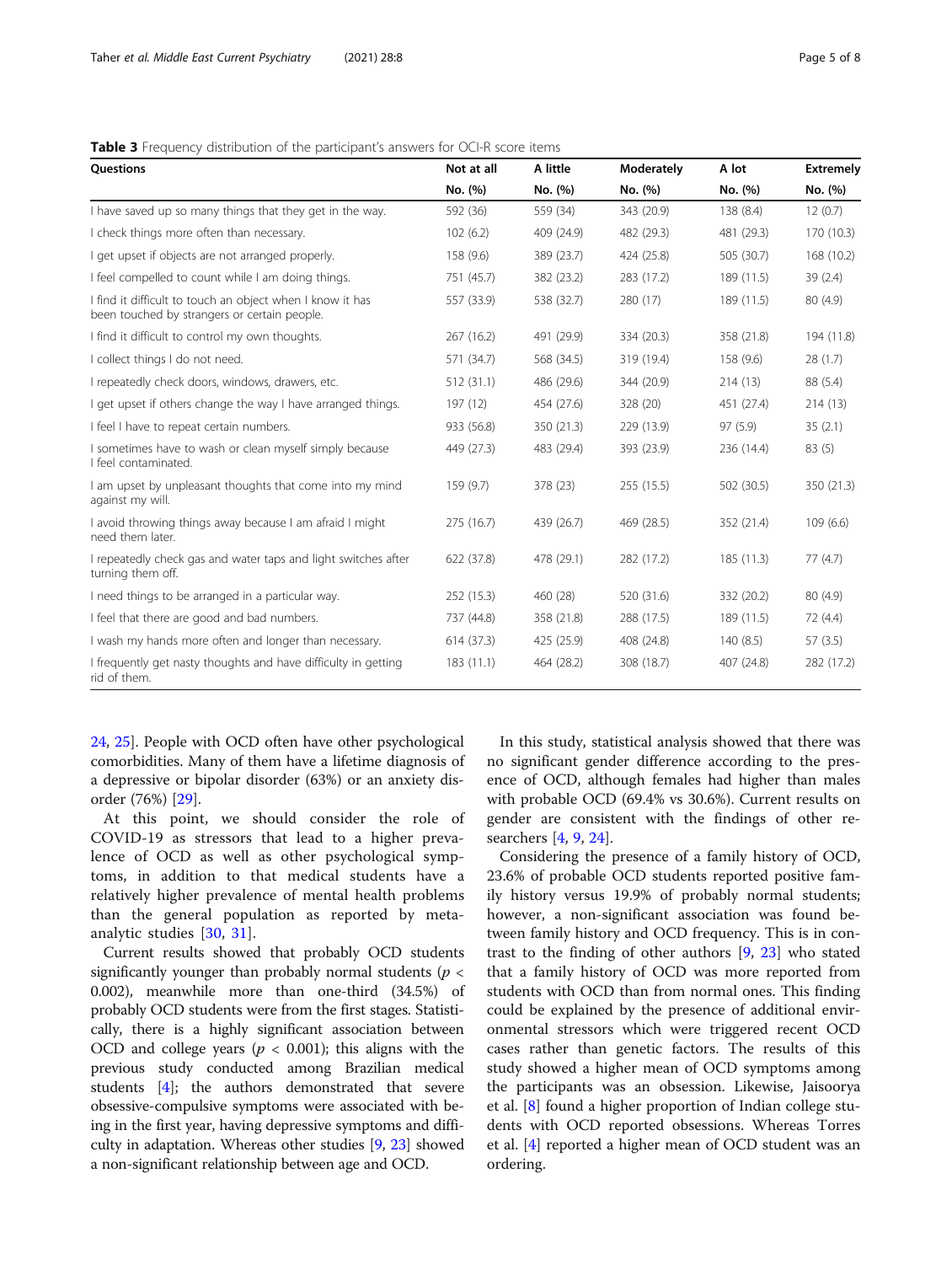<span id="page-5-0"></span>

|  |  |  |  |  | Table 4 Frequency distribution and association of probably normal and OCD among different socio-demographic features |  |
|--|--|--|--|--|----------------------------------------------------------------------------------------------------------------------|--|
|--|--|--|--|--|----------------------------------------------------------------------------------------------------------------------|--|

| <b>Variables</b>                         | Probably normal students ( $N = 937$ ) | Probably OCD students ( $N = 707$ ) | p value |
|------------------------------------------|----------------------------------------|-------------------------------------|---------|
| Age\years (mean $\pm$ SD)                | $20.8 \pm 1.8$                         | $20.5 \pm 1.7$                      | 0.002   |
| Numbers of sleep hours (mean $\pm$ SD)   | $8.1 \pm 1.7$                          | $8.1 \pm 2.0$                       | 0.81    |
| Gender                                   | N(%)                                   | N(%                                 |         |
| Males                                    | 312 (33.3)                             | 216 (30.6)                          | 0.23    |
| Females                                  | 625 (66.7)                             | 491 (69.4)                          |         |
| <b>Marital status</b>                    |                                        |                                     |         |
| Single                                   | 902 (96.3)                             | 684 (96.7)                          | 0.6     |
| Married                                  | 35(3.7)                                | 23(3.3)                             |         |
| College years                            |                                        |                                     |         |
| First year                               | 287 (30.6)                             | 244 (34.5)                          | < 0.001 |
| Second year                              | 169 (18)                               | 158 (22.3)                          |         |
| Third year                               | 177 (18.9)                             | 159 (22.5)                          |         |
| Fourth year                              | 136 (14.5)                             | 63 (8.9)                            |         |
| Fifth year                               | 88 (9.4)                               | 45 (6.4)                            |         |
| Sixth year                               | 80 (8.5)                               | 38 (5.4)                            |         |
| Family history of OCD                    |                                        |                                     |         |
| Yes                                      | 186 (19.9)                             | 167 (23.6)                          | 0.06    |
| No                                       | 751 (80.1)                             | 540 (76.4)                          |         |
| Presence of other psychological symptoms |                                        |                                     |         |
| Worry                                    | 319 (34)                               | 355 (50.2)                          | < 0.001 |
| Depression                               | 212 (22.6)                             | 253 (35.8)                          | < 0.001 |
| Drug abuse                               | 0(0)                                   | 2(0.3)                              | 0.1     |
| Sleeping disorders                       | 227 (24.2)                             | 249 (35.2)                          | < 0.001 |
| Feeding disorders                        | 126 (13.4)                             | 157 (22.2)                          | < 0.001 |
| Stress                                   | 288 (30.7)                             | 329 (46.5)                          | < 0.001 |

## **Limitations**

This study had some limitations. First, the diagnosis of OCD depended on the self-reported responses of students. No clinical interview was followed to confirm the diagnosis. Second, this study was crosssectional in design; therefore, the causal association cannot be ascertained. Third, the sampling method was convenient; this may limit the generalization of results. Lastly, the pandemic cannot be confirmed as the exact causes of OCD, so that longitudinal researches are necessary for confirming the pandemic effect on the psychological well-being of students. However, regardless of these limitations, the current study included a large sample size from different Iraqi cities; a well-validated instrument had been used to minimize information bias. The prevalence of OCD and its associated factors was evaluated for the first time during the COVID-19 outbreak among medical students.

# Conclusion

This study demonstrates a high prevalence of OCD among medical students during the COVID-19 outbreak. Students with OCD have significant psychological symptoms. The results suggest no association of OCD with gender and family history. Younger students are more likely to suffer from OCD. Symptoms of OCD often hidden, negatively influence many life aspects of these students, therefore, efforts should be made by the college deanery to early identify and treat this condition. Further studies are recommended to measure the psychological impact of the pandemic on other college students and the general population.

#### Abbreviations

OCD: Obsessive-compulsive disorder; OCI-R: Obsessive-Compulsive Inventory-Revised scale; COVID-19: Coronavirus disease

#### Acknowledgements

None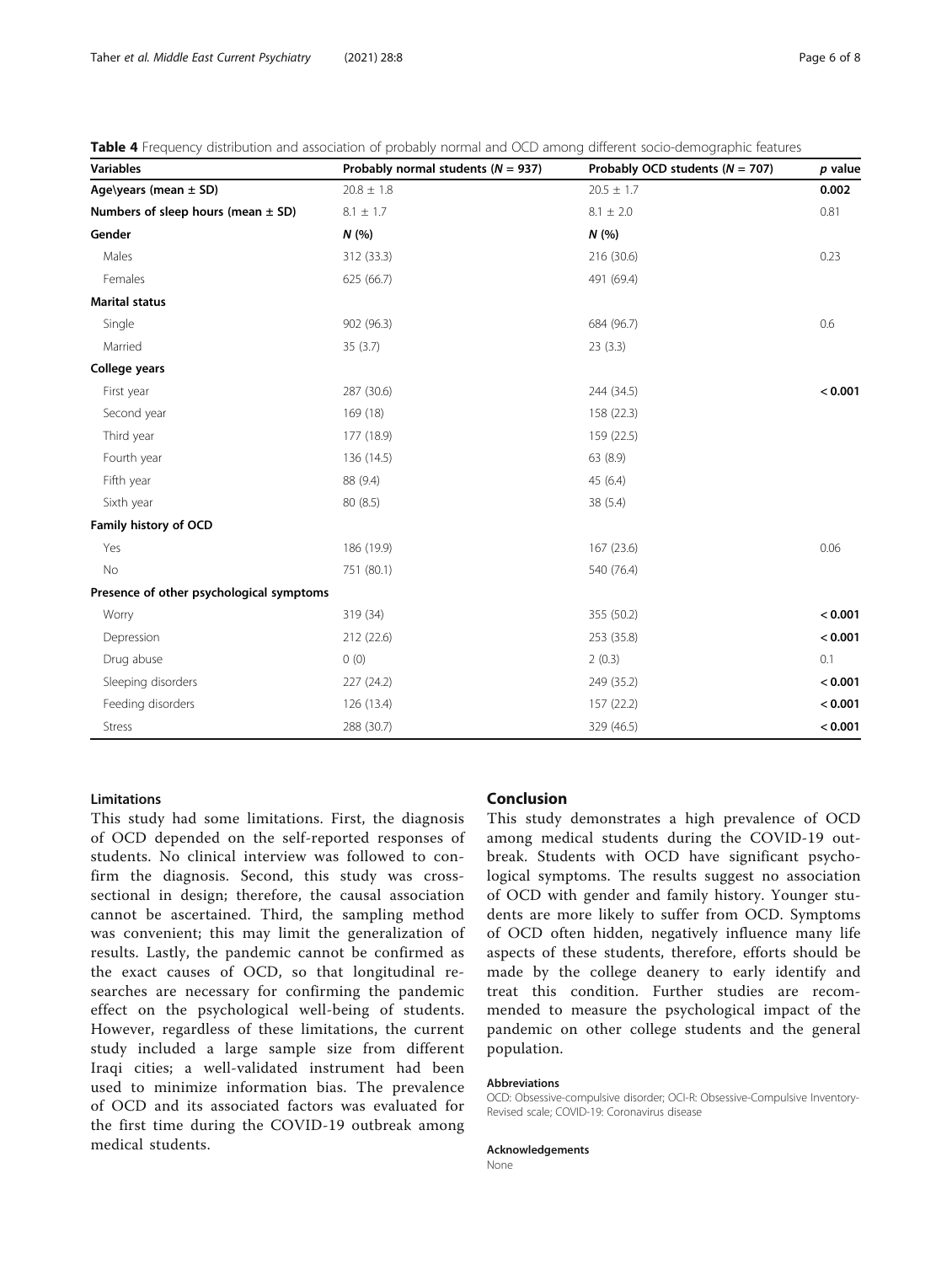### <span id="page-6-0"></span>Consent for participation

A written consent was taken from all participants before proceeding to answer the questionnaires. Participants need to read all the instructions and agree to participate in the study.

#### Authors' contributions

TMJT: formulate the idea and conduct the study, SALA: draft the manuscript, AAA: data collection, HFG: data analysis and results presentation, NSA: discussion and conclusion. All authors have read and approved the manuscript.

#### Funding

None

#### Availability of data and materials

Available on request

#### Ethics approval and consent to participate

Ethics approval was obtained from the Medical Research Bioethical Committee, College of Medicine/University of Kerbala, reference no.:03-2020.

#### Consent for publication

NA

#### Competing interests

None

#### Author details

<sup>1</sup>Department of Family and Community Medicine, College of Medicine, Wasit University, Kut, Iraq. <sup>2</sup> Department of Family and Community Medicine, College of Medicine, University of Kufa, Kufa, Iraq. <sup>3</sup>Department of Family and Community Medicine, College of Medicine, University of Kerbala, Kerbala, Iraq. <sup>4</sup>College of Nursing, Al-Bayan University, Baghdad, Iraq. <sup>5</sup>Department of Psychiatry, Al-Zahraa Teaching Hospital, Wasit Health Directorate, Kut, Iraq.

## Received: 18 December 2020 Accepted: 18 January 2021 Published online: 08 February 2021

#### References

- 1. American Psychiatric Association, Obsessive-Compulsive Disorder (OCD), last updated July 2017. Accessed at 22-10-2020. Available at: [https://www.](https://www.psychiatry.org/patients-families/ocd/what-is-obsessive-compulsive-disorder) [psychiatry.org/patients-families/ocd/what-is-obsessive-compulsive-disorder](https://www.psychiatry.org/patients-families/ocd/what-is-obsessive-compulsive-disorder)
- 2. Fenske JN, Petersen K (2015) Obsessive-compulsive disorder: diagnosis and management. American family physician. 92(10):896–903
- 3. Pallanti S, Salerno L (2020) The burden of adult ADHD in comorbid psychiatric and neurological disorders. Basil: Springer International Publishing AG
- 4. Torres AR, Cruz BL, Vicentini HC, Lima MC, Ramos-Cerqueira AT (2016) Obsessive-compulsive symptoms in medical students: prevalence, severity, and correlates. Academic Psychiatry. 40(1):46–54
- 5. Asghar MA, Rehman AA, Shafiq Y, Siddiq A, Zehravi M, Khan K, Asghar MA, Abedin S (2020) Relationship of obsessive-compulsive disorders with religion and psychosocial attitude among local medical college students of Karachi: an epidemiological study. JPMA 70:1563
- 6. Ansari E, Mishra S, Tripathi A, Kar SK, Dalal PK (2020) Cross-sectional study of internalised stigma and medication adherence in patients with obsessive compulsive disorder. Gen Psychiatr 33(2):e100180
- Raynal P, Melioli T, Chabrol H (2019) Personality disorder traits in young adults with subclinical obsessive-compulsive symptoms: not just traits related to obsessive-compulsive personality. Bulletin of the Menninger Clinic. 83(4):433–452
- 8. Jaisoorya TS, Reddy YJ, Nair BS, Rani A, Menon PG, Revamma M, Jeevan CR, Radhakrishnan KS, Jose V, Thennarasu K (2017) Prevalence and correlates of obsessive-compulsive disorder and subthreshold obsessivecompulsive disorder among college students in Kerala, India. Indian J Psychiatr. 59(1):56
- Assareh M, Rakhshani T, Kashfi M, Ayazi M (2016) Status of obsessive compulsive disorder among Iranian college students in Kermanshah, Iran. J Hum Environ Health Promot. 1(4):213–219
- 10. Leininger M, Taylor Dyches T, Prater MA, Heath MA (2010) Teaching students with obsessive-compulsive disorder. Intervention in School and Clinic. 45(4):221–231
- 11. Huang J, Nigatu YT, Smail-Crevier R, Zhang X, Wang J (2018) Interventions for common mental health problems among university and college students: a systematic review and meta-analysis of randomized controlled trials. J Psychiatric Res. 107:1
- 12. Huz I, Nyer M, Dickson C, Farabaugh A, Alpert J, Fava M, Baer L (2016) Obsessive-compulsive symptoms as a risk factor for suicidality in US college students. J Adolesc Health. 58(4):481–484
- 13. Torres AR, Fontenelle LF, Shavitt RG, Hoexter MQ, Pittenger CH, Miguel EC (2017) Epidemiology, comorbidity, and burden of OCD. In Obsessivecompulsive disorder: phenomenology, pathophysiology, and treatment. Oxford University Press, Oxford
- 14. Safaralizadeh F, Bagheriyeh F (2014) The prevalence obsessive-compulsive disorder in students in Khoy University in 2013. IJPN. 2(2):13–21
- 15. Sulkowski ML, Mariaskin A, Storch EA (2011) Obsessive-compulsive spectrum disorder symptoms in college students. Journal of American College Health. 59(5):342–348
- 16. Lei X, Chen C, He Q, Chen C, Moyzis RK, Xue G, Chen X, Cao Z, Li J, Li H, Zhu B (2012) Sex determines which section of the SLC6A4 gene is linked to obsessive–compulsive symptoms in normal Chinese college students. J Psychiatric Res. 46(9):1153–1160
- 17. El-Gilany AH, Amro M, Eladawi N, Khalil M (2019) Mental health status of medical students: a single faculty study in Egypt. J Nervous Ment Dis. 207(5):348–354
- 18. Fineberg NA, Van Ameringen M, Drummond L, Hollander E, Stein DJ, Geller D et al (2020) How to manage obsessive-compulsive disorder (OCD) under COVID-19: a clinician's guide from the International College of Obsessive Compulsive Spectrum Disorders (ICOCS) and the Obsessive-Compulsive Research Network (OCRN) of the European College of Neuropsychopharmacology. Compr Psychiatry. 100:152174
- 19. Tanir Y, Karayagmurlu A, Kaya İ, Kaynar TB, Türkmen G, Dambasan BN, Meral Y, Coşkun M (2020) Exacerbation of obsessive compulsive disorder symptoms in children and adolescents during COVID-19 pandemic. Psychiatry Research. 293:113363
- 20. Chakraborty A, Karmakar S (2020) Impact of COVID-19 on obsessive compulsive disorder (OCD). Iranian Journal of Psychiatry. 15(3):256–259
- 21. Foa EB, Huppert JD, Leiberg S, Hajcak G, Langner R, Kichic R, Hajcak G, Salkovskis PM (2002) The obsessive-compulsive inventory: development and validation of a short version. Psychological Assessment 14:485–496
- 22. Alsubaie SS, Almathami M, Abouelyazid A, Alqahtani MM, Alshehri W, Alamri A (2020) Prevalence of obsessive compulsive disorder: a survey with Southern Saudi Arabian samples. J Psychiatry Depress Anxiety 6:031
- 23. Hama R, Ahmed N (2018) Obsessive compulsive symptoms among students of Faculty of Medical Sciences and Faculty of Humanities Education in University of Sulaimani. J Sulaimani Med College. 8(4):299–305
- 24. Opakunle T, Aloba O, Opakunle O, Oyewole A, Osokoya O (2017) Prevalence and correlates of obsessive–compulsive symptoms in a sample of undergraduate clinical medical students in Osogbo, Southwestern Nigeria. Nigerian J Health Sci. 17(2):66
- 25. Abba-Aji A, Li D, Hrabok M, Shalaby R, Gusnowski A, Vuong W, Shireen S, Nkire N, Li XM, Greenshaw A, Israel V, Agyapong O (2020) COVID-19 pandemic and mental health: prevalence and correlates of new-onset obsessive-compulsive symptoms in a Canadian province. Int J Environ Res Public Health. 17(19):6986
- 26. Lai J, Ma S, Wang Y, Cai Z, Hu J, Wei NWJ, Du H, Chen T, Li R, Tan H, Kang LW, Yao L, Huang M, Wang H, Wang G, Liu Z, Hu S (2020) Factors associated with mental health outcomes among health care workers exposed to coronavirus disease 2019. JAMA Network Open 3(3):e203976
- 27. Wang C, Pan R, Wan X, Tan Y, Xu L, Ho C, Ho RC (2020) Immediate psychological responses and associated factors during the initial stage of the 2019 coronavirus disease (COVID-19) epidemic among the general population in China. Int J Environ Res Public Health. 17(5):1729
- 28. Magnavita N, Tripepi G, Di Prinzio R (2020) Symptoms in health care workers during the COVID-19 epidemic. A cross-sectional survey. Int J Environ Res Public Health 17(14):5218
- 29. Diagnostic and Statistical Manual of Mental Disorders and OCD | OCD-UK. [Ocduk.org](http://ocduk.org). 2020 [cited 5 October 2020]. Available from: [https://www.ocduk.](https://www.ocduk.org/ocd/clinical-classification-of-ocd/dsm-and-ocd/) [org/ocd/clinical-classification-of-ocd/dsm-and-ocd/](https://www.ocduk.org/ocd/clinical-classification-of-ocd/dsm-and-ocd/)